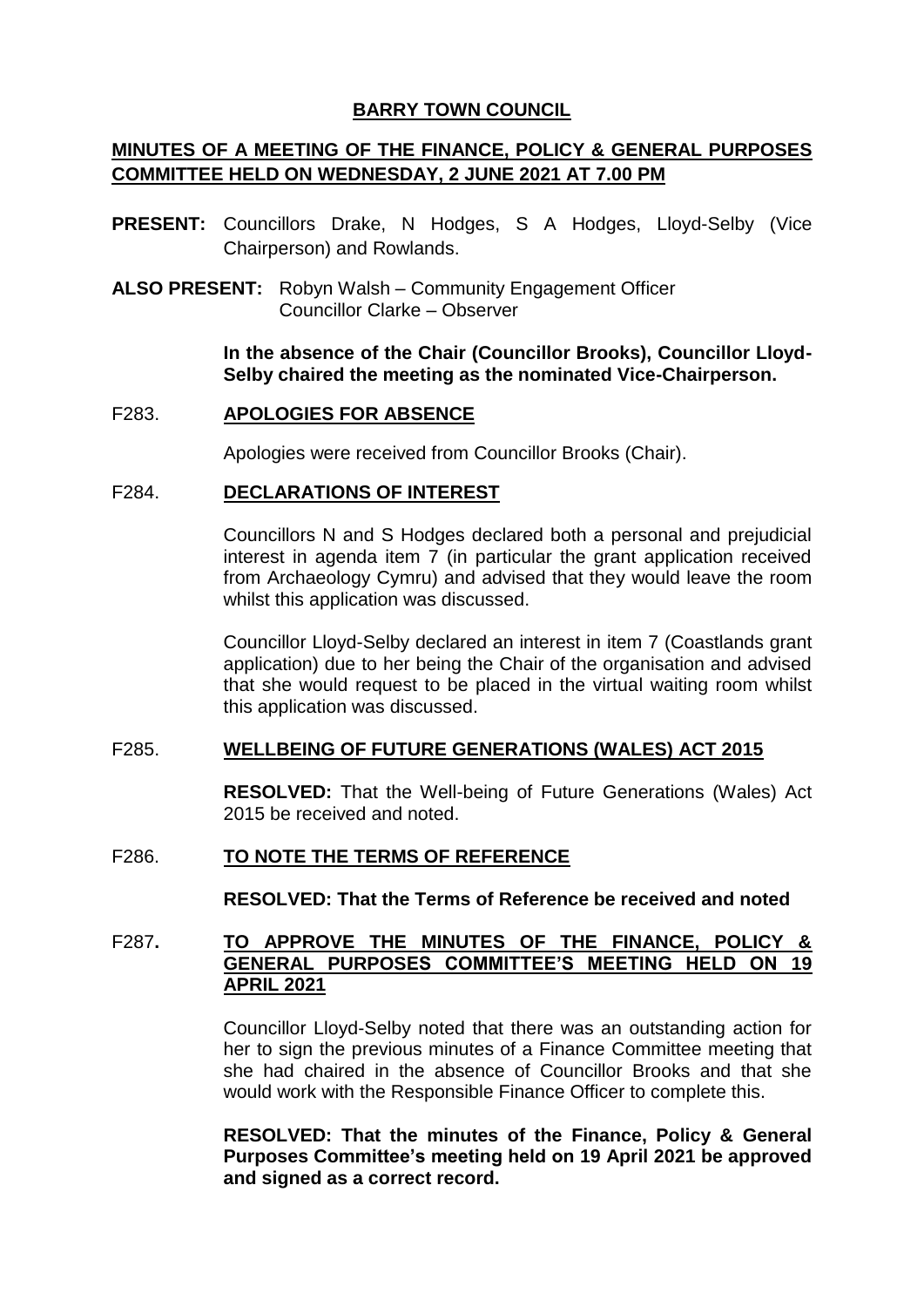## F288. **TO REVIEW COVID-19 RECOVERY GRANT APPLICATIONS RECEIVED BETWEEN 4 MAY AND 25 MAY 2021 (TRADERS)**

Members were requested to consider the applications under the Power of Wellbeing, Sections 1-5 of the Local Government Act 2000, Power to do anything to promote the economic, social and environmental wellbeing of the council's area or anyone in the area. An amount of £44,000 had been allocated within the Council's Budget for Grants relating to Covid-19 Recovery Fund (Business Grants) with a further £4,000 relating to Green Grants.

## **Covid-19 recovery Fund**

| <b>Business Name</b>           | <b>Amount Awarded</b> |
|--------------------------------|-----------------------|
| Annie & Lolo                   | £1,000                |
| Barry Island Coffee Company    | £1,000                |
| Beauty at No.9                 | £850                  |
| Beauty in the Bottle           | £1,000                |
| Becci's Brows                  | £1,000                |
| <b>Crafted Arts</b>            | £1,000                |
| Dimensional Art                | £915                  |
| Layla Dyke - Child Minder      | £998.94               |
| Lekker Food Co.                | £1,000                |
| <b>Matthew Jones Ceramics</b>  | £1,000                |
| Rendall's Garden and Landscape | £825.88               |
| Siempre Aromas                 | £985                  |
| The Box Edit Boutique          | £1,000                |
| <b>Tokyo Nights</b>            | £1,000                |
| <b>Wild Meadow Floral</b>      | £1,000                |
| Zac and Bella                  | £1,000                |

# **Green Grants**

| <b>Amount Awarded</b> |
|-----------------------|
| £1,000                |
| £1,000                |
|                       |

#### **RESOLVED:**

- **1. That in accordance with the provisions of Power of Wellbeing, Sections 1-5 of the Local Government Act 2000; Grants the above amounts be awarded as agreed by the Finance, Policy & General Purposes Committee on Wednesday, 2 June 2021, noting that once all grants have been awarded the Covid-19 Recovery Fund (Business Grants) will stand at £28,425.18 available and the Green Grants Fund will stand at £2,000 available.**
- **2. That all applicants who applied for less than their total projects costs are asked for clarity on whether their project will still be viable.**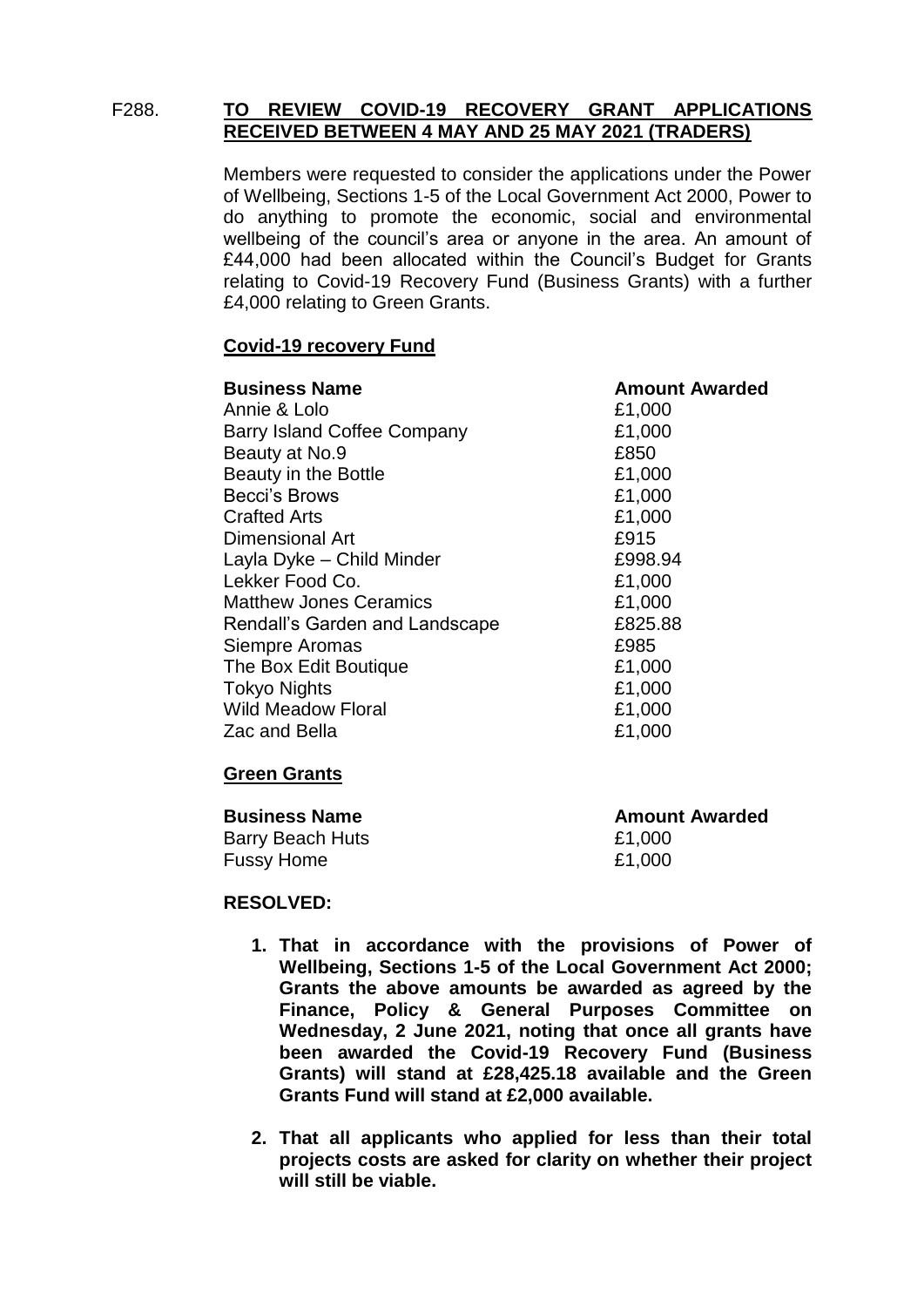- **3. That the grant application made by Tokyo nights is awarded. However, it should be clarified that the grant is not for the staffing aspects of the project.**
- **4. That the two applications awarded under the Green Grant scheme are widely publicised as the first to receive it.**
- **5. That the grant application form be amended to ask the question "Please provide details of other organisations / types of funding you are applying for / utilises for this project / activity"**

# F289. **TO REVIEW COVID-19 RECOVERY GRANT APPLICATIONS RECEIVED BETWEEN 4 MAY AND 25 MAY 2021 (COMMUNITY ORGANISATIONS)**

Members were requested to consider the applications under the Power of Wellbeing, Sections 1-5 of the Local Government Act 2000, Power to do anything to promote the economic, social and environmental wellbeing of the council's area or anyone in the area. An amount of £15,000 had been allocated within the Council's Budget for Grants relating to Covid-19 Recovery Fund (Community Grants).

| <b>Community Organisation</b> | <b>Amount Awarded</b> |
|-------------------------------|-----------------------|
| Archeology Cymru              | £Ο                    |
| Coastlands                    | £1,000                |
| Tir a Mor                     | £991                  |
| Vale Plus                     | £984                  |

NB Councillors N and S Hodges left the room for the discussion of the Archeology Cymru grant and Councillor Lloyd-Selby was placed in the virtual waiting room throughout the Coastlands Grant Application discussion.

# **RESOLVED:**

- 1. **That in accordance with the provisions of Power of Wellbeing, Sections 1-5 of the Local Government Act 2000; Grants the above amounts be awarded as agreed by the Finance, Policy & General Purposes Committee on Wednesday, 2 June 2021, noting that once all grants have been awarded the Covid-19 Recovery Fund (Community Grants) will stand at £12,025 available.**
- **2. That the grant application received from Archeology Cymru is not awarded at this time due to the vagueness of the application. The organisation should be encouraged to apply again if they wish to do so (members wished to know more about the events that the information would be used at, how the group will promote that they are available for**